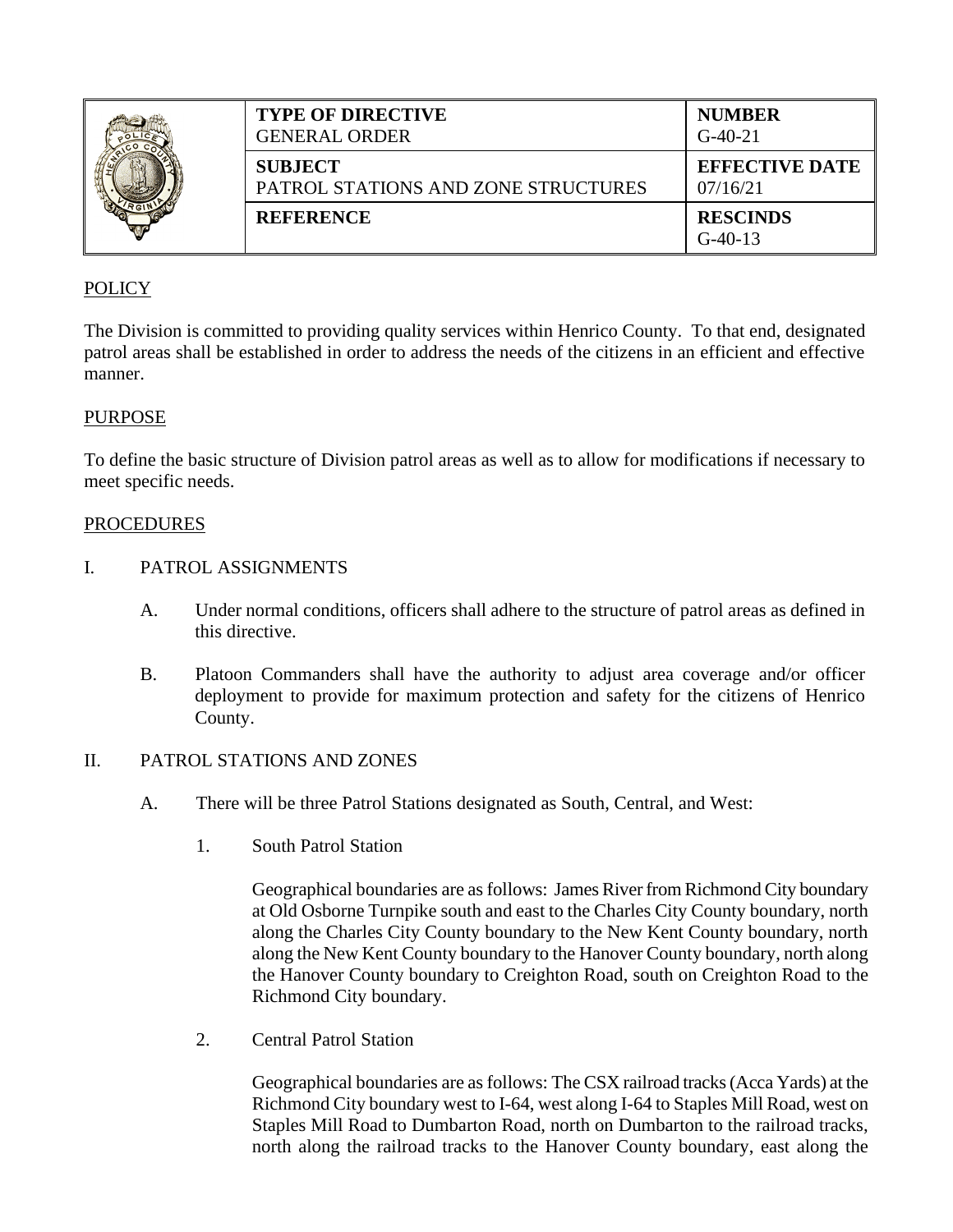Hanover County boundary to Creighton Road, south along Creighton Road to the Richmond City boundary.

3. West Patrol Station

Geographical boundaries are as follows: James River at the Goochland County boundary east along the James River to the Richmond City boundary, east along the Richmond City boundary to I-64, west on I-64 to Staples Mill Road, west along the railroad tracks that parallel Staples Mill Road to the Hanover County boundary, west along the Hanover County boundary to the Goochland County boundary, south along the Goochland County boundary to the James River.

- B. Ten Patrol Zones will comprise the three Patrol Stations:
	- 1. 00 Zone

Geographical boundaries are as follows: Darbytown Road at the Richmond City boundary east on Darbytown Road to I-295, north on I-295 to Charles City Road, east on Charles City Road to the Charles City County boundary, south along the Charles City County boundary to the James River, west along the James River to the Richmond City boundary, north along the Richmond City boundary to DarbytownRoad.

2. 10 Zone

Geographical boundaries are as follows: Darbytown Road at Laburnum Avenue east on Darbytown Road to I-295, north on I-295 to Charles City Road, east on Charles City Road to the Charles City County boundary, north along the Charles City County boundary to the New Kent County boundary, north along the New Kent County boundary to the Hanover County boundary, north along the Hanover County boundary to Airport Drive, south and west on Airport Drive to Nine Mile Road, east on Nine Mile Road to Williamsburg Road, south and west on Williamsburg to Laburnum Avenue, south on Laburnum Avenue to Darbytown Road.

3. 20 Zone

Geographical boundaries are as follows: Darbytown Road at the Richmond City boundary east on Darbytown Road to Laburnum Avenue, north on Laburnum Avenue to Williamsburg Road, east on Williamsburg Road to Nine Mile Road, north and west on Nine Mile Road to Airport Drive, north on Airport Drive to the Hanover County boundary, north and west along the Hanover County boundary to Creighton Road, south on Creighton Road to the Richmond City boundary, south and east along the Richmond City boundary to Darbytown Road.

4. 30 Zone

Geographical boundaries are as follows: Creighton Road at the Richmond City Boundary east to the Hanover County boundary, north and west along the Hanover County boundary to Richmond-Henrico Turnpike, south on Richmond-Henrico Turnpike to the railroad tracks, south along the railroad tracks to the Richmond City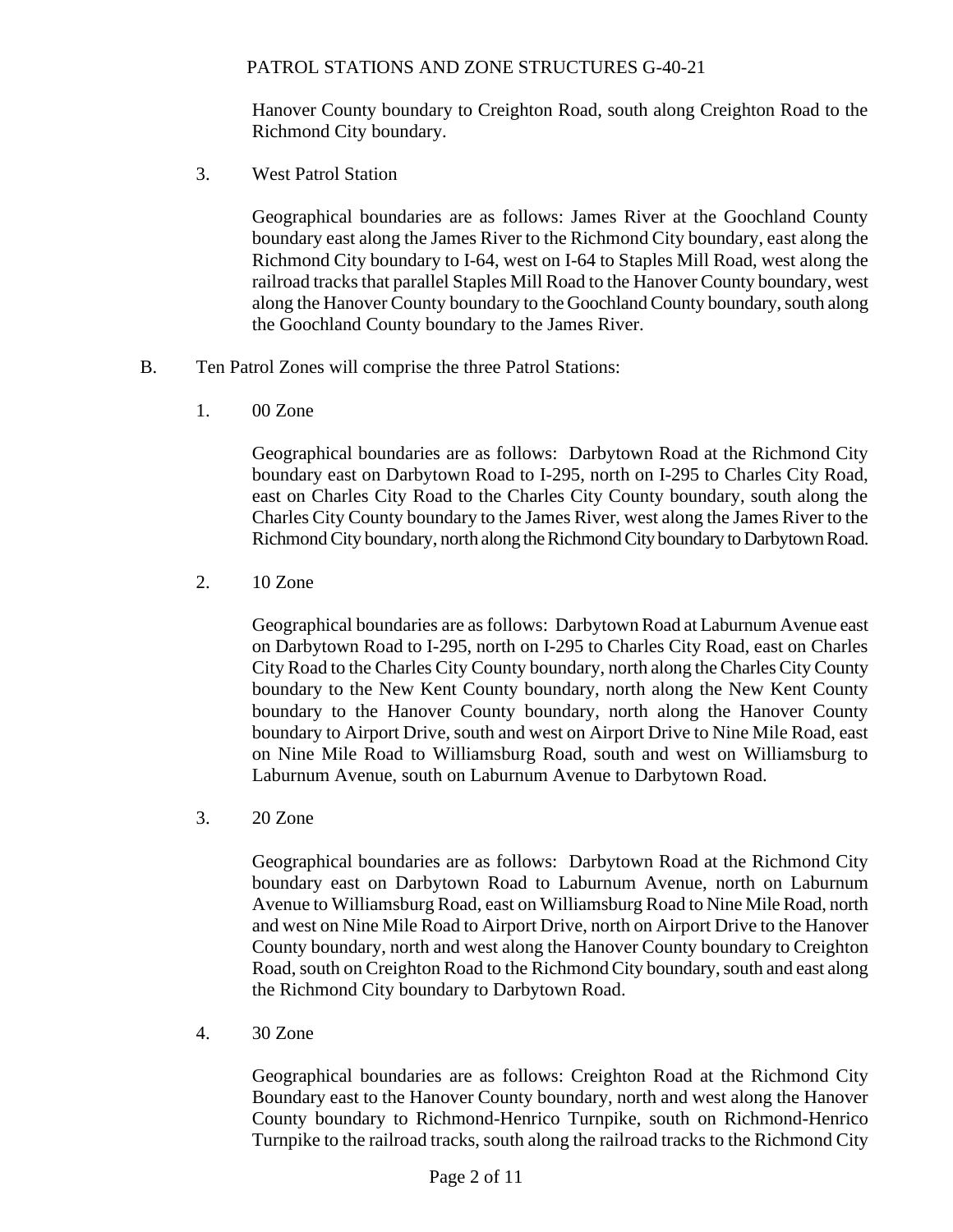boundary, south and west along the Richmond City boundary to Creighton Road.

5. 40 Zone

Geographical boundaries are as follows: Brook Road at the Richmond City boundary, east along the Richmond City boundary to the railroad tracks, north along the railroad tracks to Richmond-Henrico Turnpike, north along Richmond-Henrico Turnpike to the Hanover County boundary, north and west along the Hanover County boundary to Brook Road, south on Brook Road to the Richmond City boundary.

6. 50 Zone

Geographical boundaries are as follows: The railroad tracks at the Richmond City boundary, east along the Richmond City boundary to Brook Road, north on Brook Road to the Hanover County boundary, north and west along the Hanover County boundary to the railroad tracks, south along the railroad tracks to the Richmond City boundary.

7. 60 Zone

Geographical boundaries are as follows: East Ridge Road at Parham Road, east on East Ridge Road to Three Chopt Road, east on Three Chopt Road to the Richmond City boundary, north along the Richmond City boundary to I64, west on I64 to Staples Mill Road, west on Staples Mill Road to Dumbarton Road, east on Dumbarton Road to the railroad tracks, north along the railroad tracks to Parham Road, south on Parham Road to East Ridge Road.

8. 70 Zone

Geographical boundaries are as follows: Broad Street at the Goochland County boundary, east on Broad Street to Parham Road, north on Parham Road to the railroad tracks, north along the railroad tracks to the Hanover County boundary, west along the Hanover County boundary to the Goochland County boundary, south along the Goochland County boundary to Broad Street.

9. 80 Zone

Geographical boundaries are as follows: Patterson Avenue at the Goochland County boundary, east on Patterson to Parham Road, north on Parham Road to Broad Street, west on Broad Street to the Goochland County boundary, south along the Goochland County boundary to Patterson Avenue.

10. 90 Zone

Geographical boundaries are as follows: The James River at the Goochland County boundary, east along the James River to the Richmond City boundary, north along the Richmond City boundary to Three Chopt Road, west on Three Chopt Road to Eastridge Road, west on Eastridge Road to Parham Road, south on Parham Road to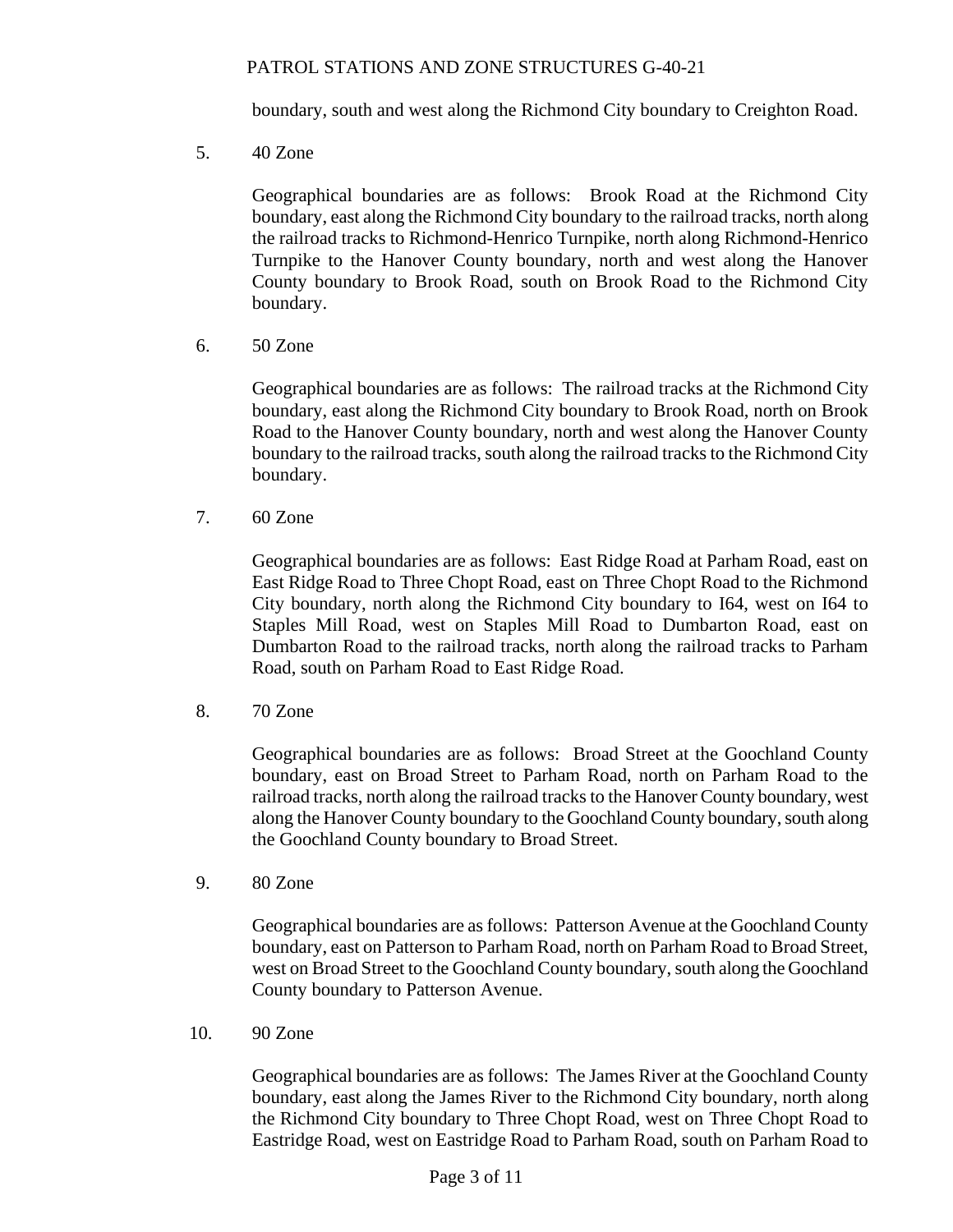Patterson Avenue, west on Patterson Avenue to the Goochland County boundary, south along the Goochland County boundary to the James River.

#### III. SERVICE AREAS

- A. Forty-five Service Areas (SAs) will comprise the ten Patrol Zones:
	- 1. Twelve SAs will be located in the South Patrol Zones.
	- 2. Fourteen SAs will be located in the Central Patrol Zones.
	- 3. Nineteen SAs will be located in the West Patrol Zones.
- B. Service Areas for South Patrol Station:
	- 1. 01 SA

Geographical boundaries are as follows: The James River at the Richmond City boundary near Old Osborne Turnpike east along the James River to I-895, north on I-895 to South Laburnum Avenue, north and east on South Laburnum Avenue to Darbytown Road, west on Darbytown Road to the Richmond City boundary, south along the Richmond City boundary to the James River. (SRAs 001-015, 017-022, 106, 107).

2. 02 SA

Geographical boundaries are as follows: The James River at I-895 east along the James River to I-295, north on I-295 to Darbytown Road, west on Darbytown Road to South Laburnum Avenue, south on South Laburnum Avenue to I-895, south on I-895 to the James River. (SRAs 023-026, 032-038, 043-048).

3. 03 SA

Geographical boundaries are as follows: The James River at I-295 east along the James River to the Charles City County boundary, north along the Charles City County boundary to Charles City Road, west on Charles City Road to I-295, south on I-295 to the James River. (SRAs 049-054, 056-059, 061-066, 070-072).

4. 11 SA

Geographical boundaries are as follows: Darbytown Road at South Laburnum Avenue east on Darbytown Road to I-295, north on I-295 to Williamsburg Road, west on Williamsburg Road to South Laburnum Avenue, south on South Laburnum Avenue to Darbytown Road. (SRAs 027-031, 039-042, 073, 125-130, 135-138, 142- 145, 148).

5. 12 SA

Geographical boundaries are as follows: Charles City Road at I-295 east on Charles City Road to the Charles City County boundary, north along the Charles City County boundary to the New Kent County boundary, north and west along the New Kent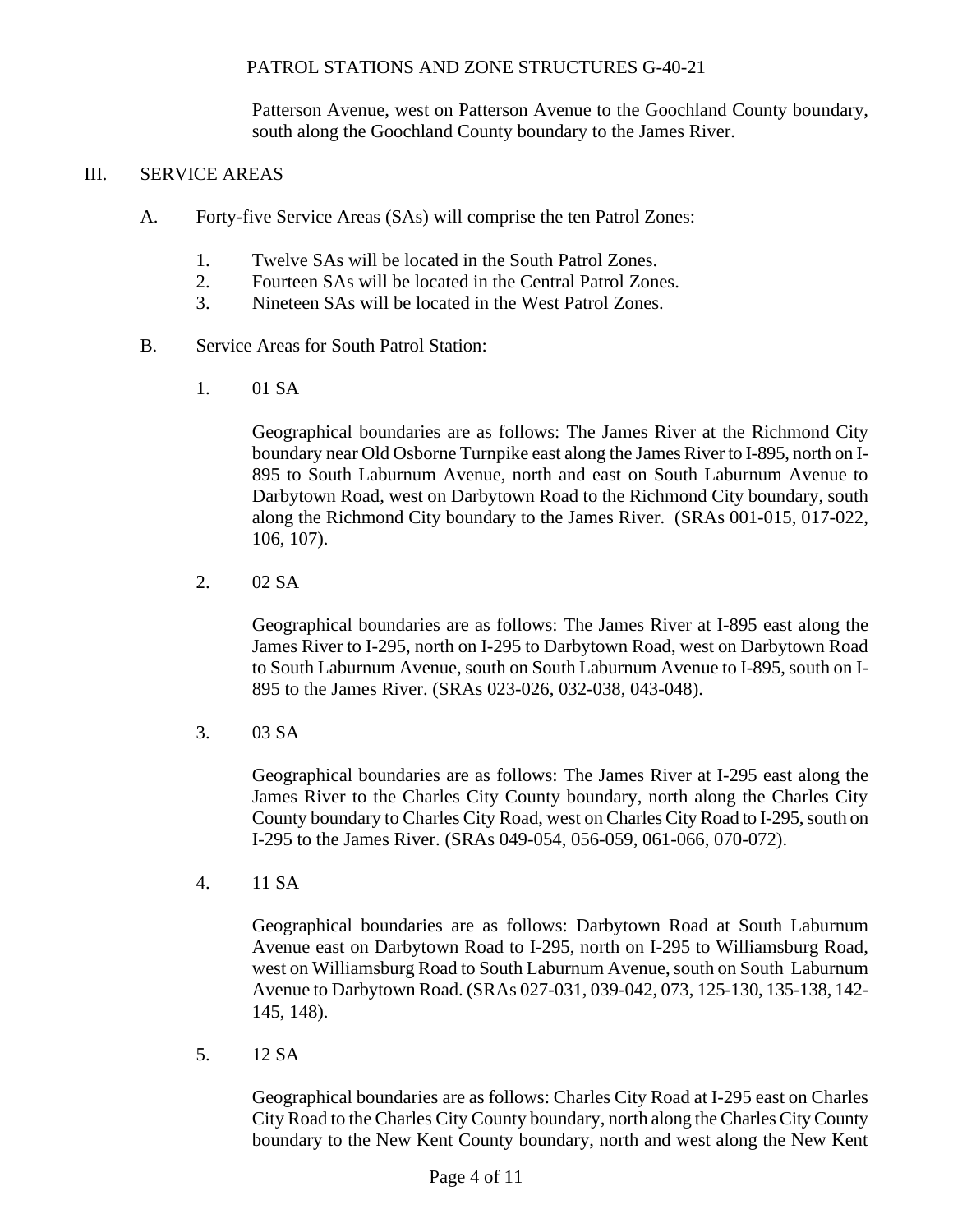County boundary to Williamsburg Road, west on Williamsburg Road to I-295, south on I-295 to Charles City Road. (SRAs 055, 060, 067-069, 074, 149-151, 153-156, 158).

6. 13 SA

Geographical boundaries are as follows: Nine Mile Road at Williamsburg Road east on Williamsburg Road to the New Kent County boundary, north and west along the New Kent County boundary to the Hanover County boundary, north and west along the Hanover County boundary to Airport Drive, south on Airport Drive to Nine Mile Road, south on Nine Mile Road to Williamsburg Road. (SRAs 141, 146, 147, 152, 157, 270, 272-279, 281-287).

7. 21 SA

Geographical boundaries are as follows: Darbytown Road at the Richmond City Boundary, east on Darbytown Road to South Laburnum Avenue, north on South Laburnum Avenue to Gay Avenue, west on Gay Avenue to Masonic Lane, north on Masonic Lane to the railroad tracks, west along the railroad tracks to Eanes Lane, west on Eanes Lane to the Richmond City boundary, south along the Richmond City boundary to Darbytown Road. (SRAs 016, 103-105, 108-111, 113-118, 120).

8. 22 SA

Geographical boundaries are as follows: Eanes Lane at the Richmond City boundary south and east on Eanes Lane to the railroad tracks, east along the railroad tracks to Masonic Lane, south on Masonic Lane to Gay Avenue, east on Gay Avenue to South Laburnum Avenue, north on Laburnum Avenue to Creighton Road, west on Creighton Road to the Richmond City boundary, south along the Richmond City boundary to Eanes Lane. (SRAs 101, 102, 112, 119, 205-211, 223-227).

9. 23 SA

Geographical boundaries are as follows: Williamsburg Road at South Laburnum Avenue east on Williamsburg Road to Oakley's Lane, north on Oakley's Lane (which changes into S. Holly Avenue), north on S. Holly Avenue to West Nine Mile Road, west on Nine Mile Road to Laburnum Avenue, south on Laburnum Avenue to Williamsburg Road. (SRAs 121-124, 228-232, 247-251, 254-256, 261).

10. 24 SA

Geographical boundaries are as follows: Oakley's Lane at Williamsburg Road east on Williamsburg Road to East Nine Mile Road, north on East Nine Mile Road to S. Holly Avenue, south on S. Holly Avenue (which changes into Oakley's Lane), south on Oakely's Lane to Williamsburg Road. (SRAs 131-134, 139-140, 252-253, 262- 265, 271).

11. 25 SA

Geographical boundaries are as follows: Nine Mile Road at A. P. Hill Avenue east on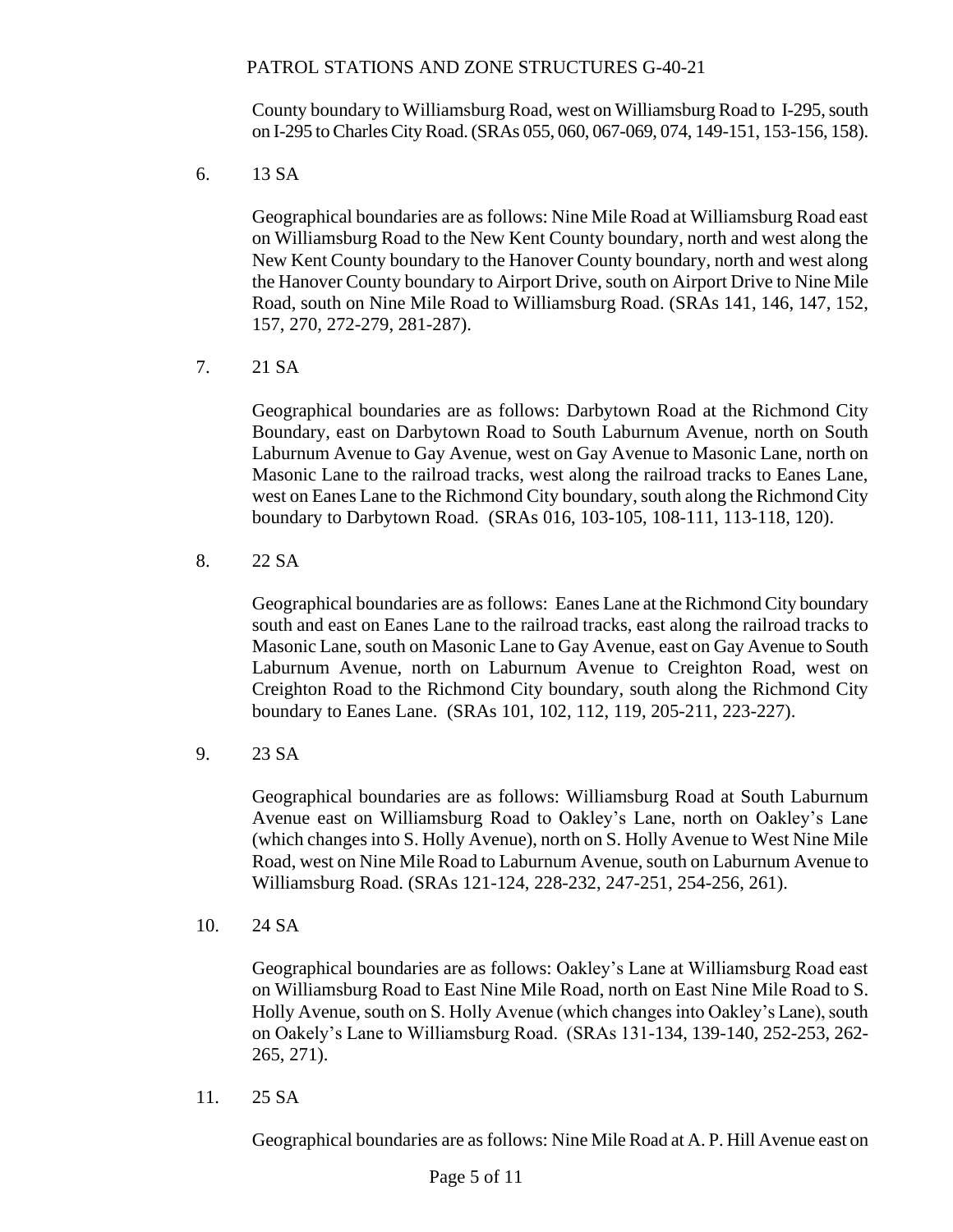Nine Mile Road to Airport Drive, north on Airport Drive to the Hanover County boundary, west along the Hanover County boundary to the northern property line of the Highland Springs Golf Course, south along the property line along the projected alignment to A. P. Hill Avenue to Nine Mile Road. (SRAs 258-260, 266-269, 280).

12. 26 SA

Geographical boundaries are as follows: Nine Mile Road at North Laburnum Avenue east on Nine Mile Road to A. P. Hill Avenue, north on A. P. Hill Avenue to the northern property line of the Highland Springs Golf Course, along the property line to the Hanover County boundary, west along the Hanover County boundary to Creighton Road, south and west on Creighton Road to North Laburnum Avenue, south on North Laburnum Avenue to Nine Mile Road. (SRAs 233-235, 244-246, 257).

- C. Service Areas for Central Patrol Station:
	- 1. 31 SA

Geographical boundaries are as follows: Mechanicsville Turnpike at the Richmond City boundary east along the Richmond City boundary to Creighton Road, north and east on Creighton Road to Laburnum Avenue, north on East Laburnum Avenue to Mechanicsville Turnpike, west on Mechanicsville Turnpike to the Richmond City boundary. (SRAs 201-204, 212-222).

2. 32 SA

Geographical boundaries are as follows: Mechanicsville Turnpike at the Richmond City boundary east on Mechanicsville Turnpike to East Laburnum Avenue, north on East Laburnum Avenue to the railroad tracks, south along the railroad tracks to the Richmond City boundary, south along the Richmond City boundary to Mechanicsville Turnpike. (SRAs 301-306).

3. 33 SA

Geographical boundaries are as follows: East Laburnum Avenue at Mechanicsville Turnpike north on Laburnum Avenue to the railroad tracks, east along the railroad tracks to Meadowbridge Road, north on Meadowbridge Road to the Hanover County boundary, east and south along the Hanover County boundary to Mechanicsville Turnpike, west on Mechanicsville Turnpike to East Laburnum Avenue. (SRAs 330- 335).

4. 34 SA

Geographical boundaries are as follows: Creighton Road at East Laburnum Avenue east on Creighton Road to the Hanover County boundary, north along the Hanover County boundary to Mechanicsville Turnpike, west on Mechanicsville Turnpike to East Laburnum Avenue, south on East Laburnum Avenue to Creighton Road. (SRAs 236-243).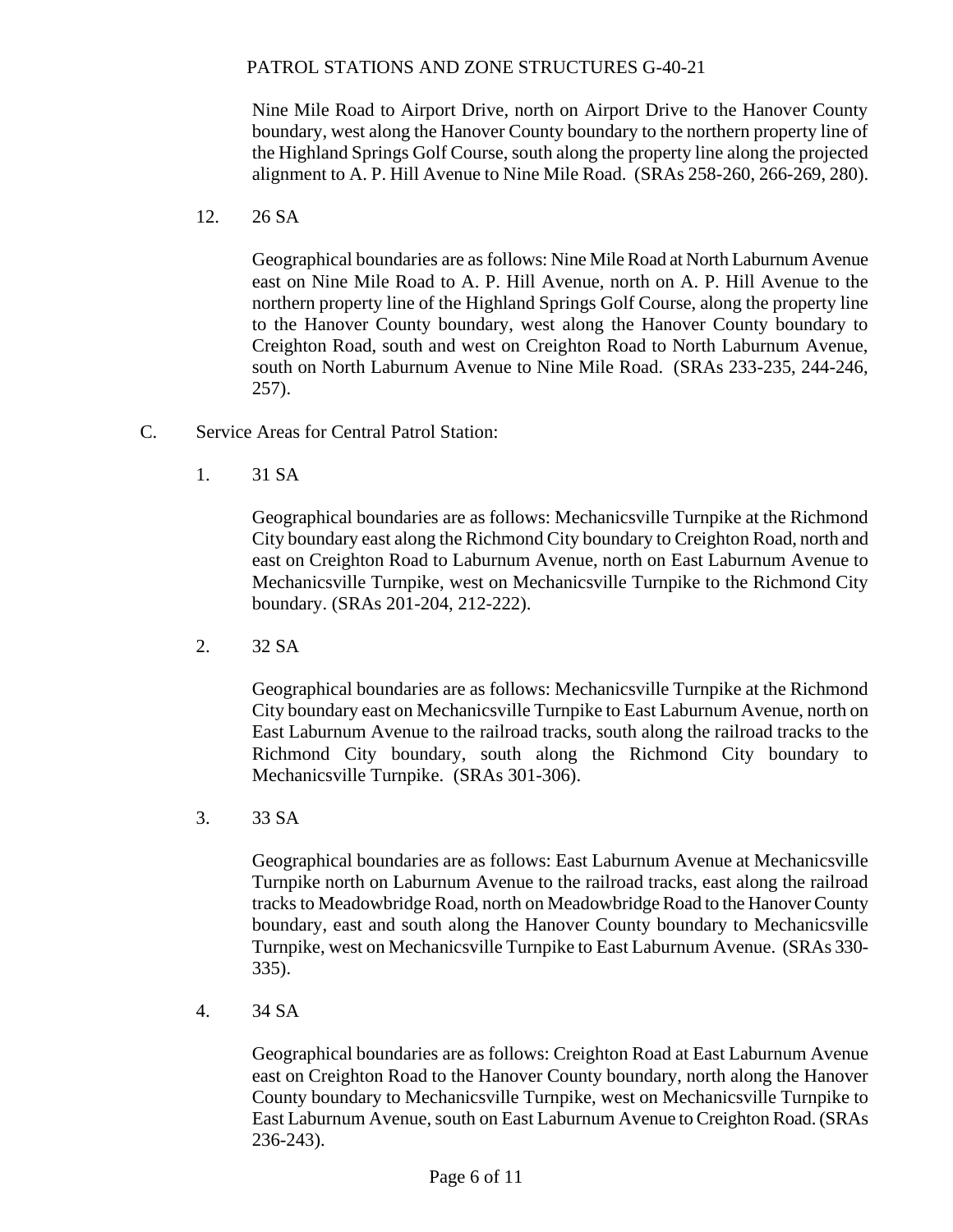5. 41 SA

Geographical boundaries are as follows: East Laburnum Avenue at the Richmond City boundary south and east along the Richmond City boundary to the railroad tracks, north along the railroad tracks to Richmond-Henrico Turnpike, south on Richmond-Henrico Turnpike to Laburnum Avenue, west on Laburnum Avenue to the Richmond City boundary. (SRAs 307-310, 325-329, 384).

6. 42 SA

Geographical boundaries are as follows: East Laburnum Avenue at the Richmond City boundary east on East Laburnum Avenue to Richmond-Henrico Turnpike, north on Richmond-Henrico Turnpike to Azalea Avenue, west on Azalea Avenue to the Richmond City boundary, south along the Richmond City boundary to East Laburnum Avenue. (SRAs 311-317, 324).

7. 43 SA

Geographical boundaries are as follows: Chamberlayne Road at the Richmond City boundary east along the Richmond City boundary to Azalea Avenue, east on Azalea Avenue to Richmond-Henrico Turnpike, north on Richmond-Henrico Turnpike to Upham Brook Creek, west along Upham Brook Creek to Chamberlayne Road, south on Chamberlayne Road to the Richmond City boundary. (SRAs 319-323, 336).

8. 44 SA

Geographical boundaries are as follows: Chamberlayne Road at Upham Brook Creek east along Upham Brook Creek to Richmond-Henrico Turnpike, north on Richmond-Henrico Turnpike to the Hanover County boundary, west along the Hanover County boundary to Chamberlayne Road, south on Chamberlayne Road to Upham Brook Creek. (SRAs 337-339, 344-346).

9. 51 SA

Geographical boundaries are as follows: I-64 at the Richmond City boundary east along the Richmond City boundary to Brook Road, north on Brook Road to Hilliard Road, west on Hilliard Road to the railroad tracks, south along the railroad tracks to Dumbarton Road, west on Dumbarton Road to Staples Mill Road, south and east on Staples Mill Road to I-64, east on I-64 to the Richmond City boundary. (SRAs 401- 405, 505-511, 513-516, 589-591).

10. 52 SA

Geographical boundaries are as follows: Hilliard Road at the railroad tracks east on Hilliard Road to Brook Road, north on Brook Road to Parham Road, west on Parham Road to the railroad tracks, south along the railroad tracks to Hilliard Road. (SRAs 408-412, 415-418, 517-519, 521-526, 592-593).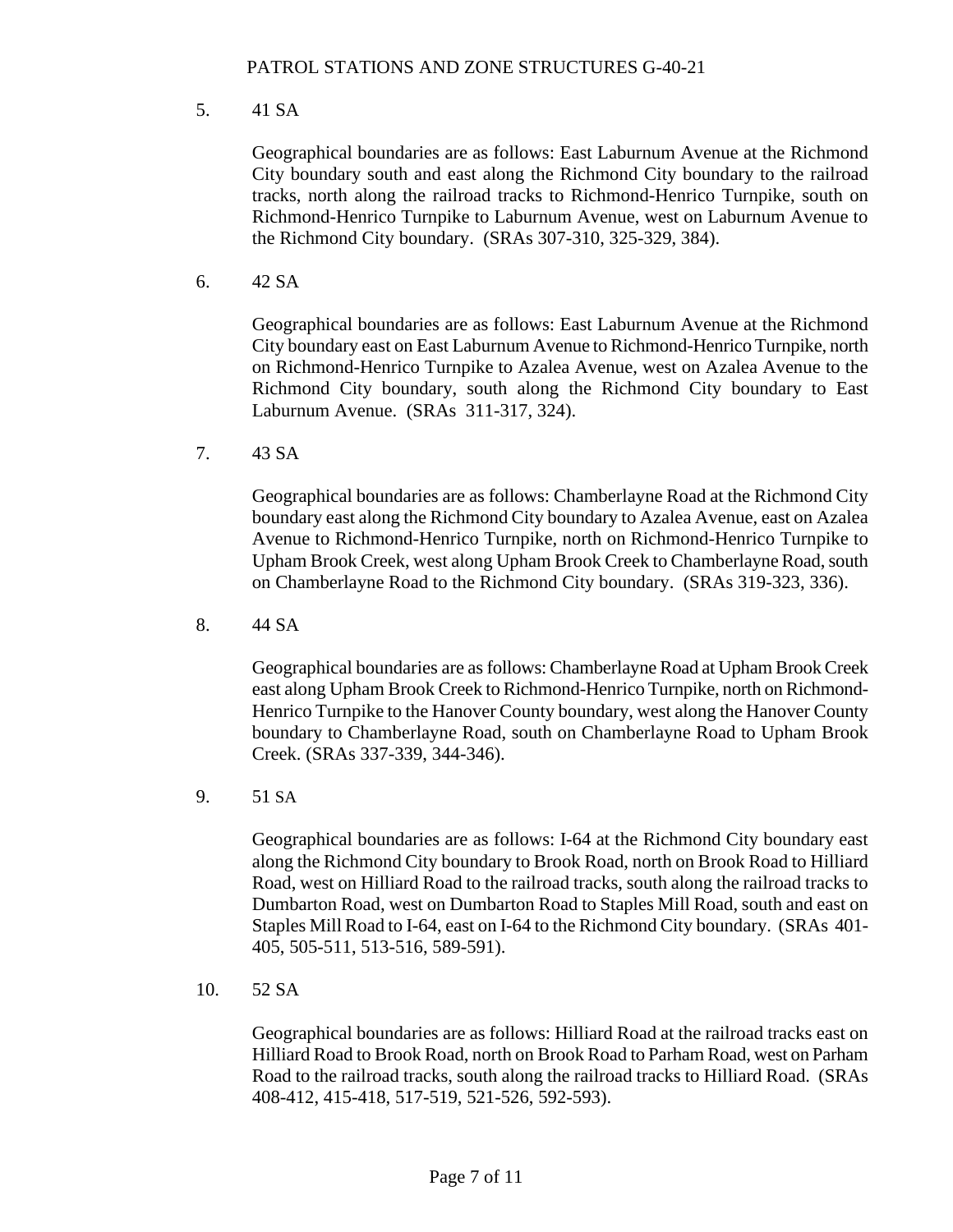#### 11. 53 SA

Geographical boundaries are as follows: Parham Road at the railroad tracks east on Parham Road to Brook Road, north on Brook Road to Mountain Road, west on Mountain Road to the railroad tracks, south along the railroad tracks to Parham Road. (SRAs 419-422, 427-432, 529, 534-538, 542-543).

12. 54 SA

Geographical boundaries are as follows: Mountain Road at the railroad tracks east on Mountain Road to Brook Road, north on Brook Road to the Hanover County boundary, west along the Hanover County boundary to the railroad tracks, south along the railroad tracks to Mountain Road. (SRAs 426, 433-435, 438-442, 544- 545, 549-551, 556).

13. 55 SA

Geographical boundaries are as follows: Brook Road at the Richmond City boundary east along the Richmond City boundary to Chamberlayne Road, north on Chamberlayne Road to Parham Road, west on Parham Road to Brook Road, south on Brook Road to the Richmond City boundary. (SRAs 318, 340-343, 347-349, 406- 407, 413-414).

14. 56 SA

Geographical boundaries are as follows: Brook Road at Parham Road east on Parham Road to Chamberlayne Road, north on Chamberlayne Road to the Hanover County boundary, west along the Hanover County boundary to Brook Road, south on Brook Road to Parham Road. (SRAs 350, 351, 423-425, 436-437, 443-444).

- D. Service Areas for West Patrol Station:
	- 1. 61 SA

Geographical boundaries are as follows: Broad Street at Dickens Road east on Broad Street to the Richmond City boundary, east and north along the Richmond City boundary to I-64, west on I-64 to Staples Mill Road, west on Staples Mill Road to Dickens Road, south on Dickens Road to Broad Street. (SRAs 501-504, 601-606).

2. 62 SA

Geographical boundaries are as follows: Three Chopt Road at Horsepen Road east on Three Chopt Road to the Richmond City boundary, east and north along the Richmond City boundary to Broad Street, west on Broad Street to Horsepen Road, south on Horsepen Road to Three Chopt Road. (SRAs 701-712, 717-718).

3. 63 SA

Geographical boundaries are as follows: Three Chopt Road at Skipwith Road east on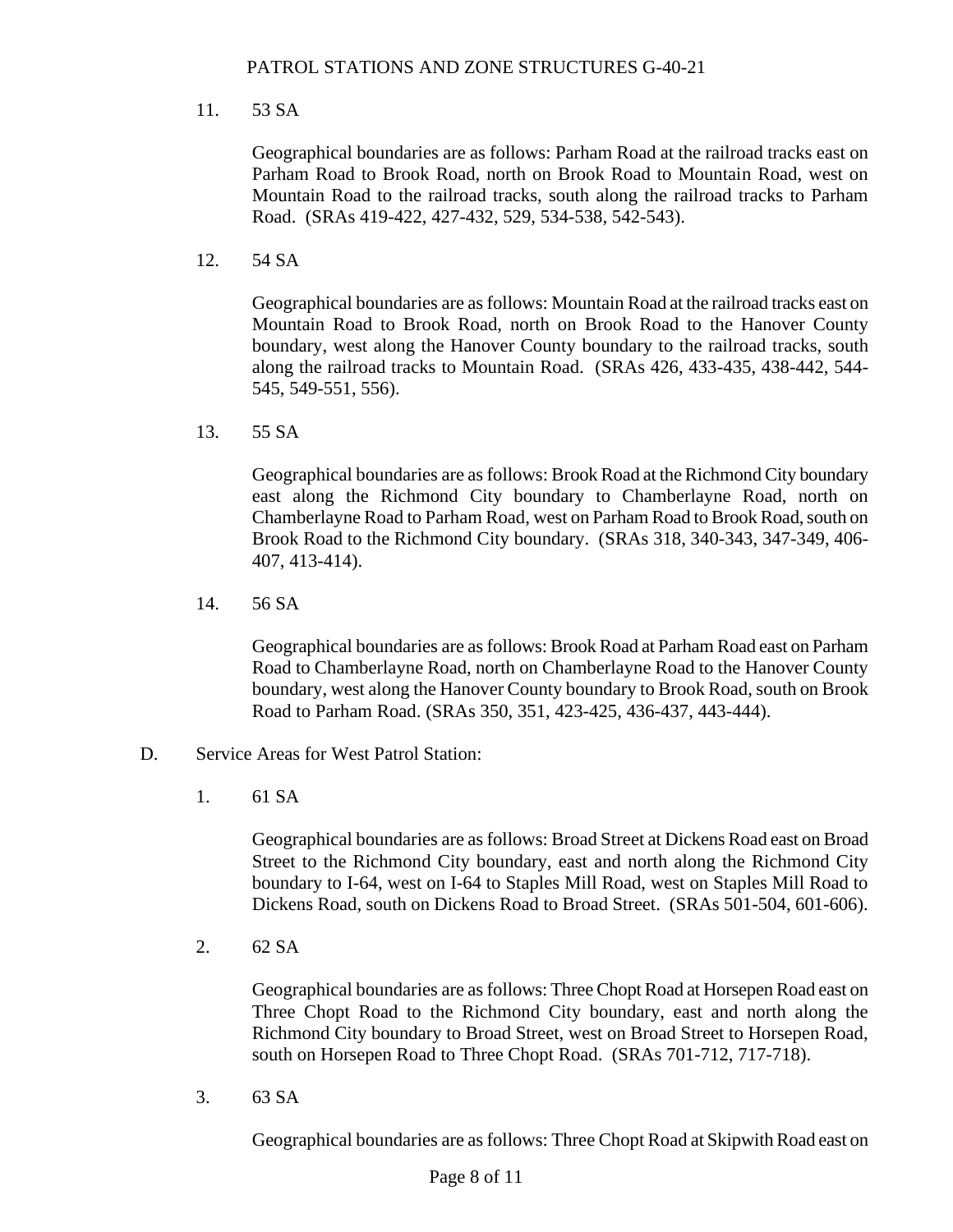Three Chopt Road to Horsepen Road, north on Horsepen Road to Broad Street, west on Broad Street to Parham Road, south on Parham Road to Skipwith Road, south on Skipwith Road to Three Chopt Road. (SRAs 713-716, 719-727, 736-740).

4. 64 SA

Geographical boundaries are as follows: Eastridge Road at Parham Road east on Eastridge Road to Three Chopt Road, east on Three Chopt Road to Skipwith Road, north on Skipwith Road to Parham Road, south on Parham Road to Eastridge Road. (SRAs 728-735, 742-749, 808-809).

5. 65 SA

Geographical boundaries are as follows: Broad Street at Parham Road east on Broad Street to Glenside Drive, north on Glenside Drive to Staples Mill Road, (Glenside Drive changes to Hilliard Road at Staples Mill Road) north on Hilliard Road to the railroad tracks, west along the railroad tracks to Parham Road, south on Parham Road to Broad Street. (SRAs 520, 527, 614-626).

6. 66 SA

Geographical boundaries are as follows: Broad Street at Glenside Drive east on Broad Street to Dickens Road, north on Dickens Road to Staples Mill Road, west on Staples Mill Road to Dumbarton Road, east on Dumbarton Road to the railroad tracks, north along the railroad tracks to Hilliard Road, south on Hilliard Road to Staples Mill Road, (Hilliard Road changes to Glenside Drive at Staples Mill Road) south on Glenside Drive to Broad Street. (SRAs 607-613).

7. 71 SA

Geographical boundaries are as follows: Staples Mill Road at the Hanover County boundary east on Staples Mill Road to Parham Road, north on Parham Road to the railroad tracks, west along the railroad tracks to the Hanover County Boundary, south along the Hanover County boundary to Staples Mill Road. (SRAs 528, 530-533, 539-541, 546-548, 552-555).

8. 72 SA

Geographical boundaries are as follows: Meredith Branch Creek at the Hanover County boundary east along Meredith Branch Creek to Springfield Road, east on Springfield Road to Hungary Road, north on Hungary Road to Staples Mill Road, west on Staples Mill Road to the Hanover County boundary, south along the Hanover County boundary to Meredith Branch Creek. (SRAs 636, 643-651).

9. 73 SA

Geographical boundaries are as follows: Broad Street at Gaskins Road east on Broad Street to Parham Road, north on Parham Road to Staples Mill Road, west on Staples Mill Road to Hungary Road, south on Hungary Road to Springfield Road (Hungary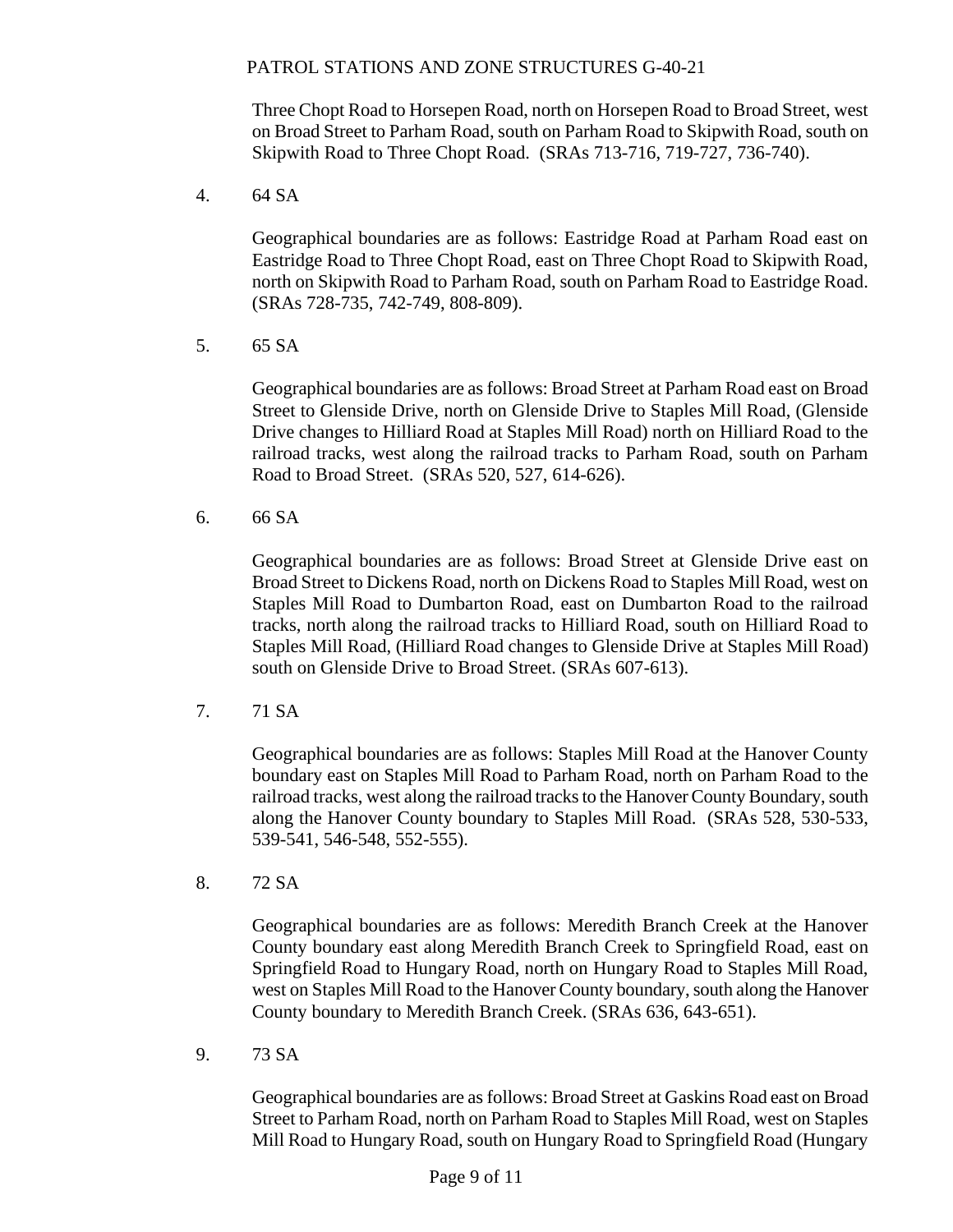Road changes to Gaskins Road at Springfield Road), south on Gaskins Road to Broad Street. (SRAs 627-635, 637-642, 652-659).

10. 74 SA

Geographical boundaries are as follows: I-64 at I-295 east on I-64 to Broad Street, east on Broad Street to Gaskins Road, north on Gaskins Road to Springfield Road, west on Springfield Road to Meredith Branch Creek, west along Meredith Branch Creek to I-295, south on I-295 to I-64. (SRAs 660-662, 664-665, 667-668).

11. 75 SA

Geographical boundaries are as follows: Kain Road at the Goochland County boundary east on Kain Road to Pouncey Tract Road, south on Pouncey Tract Road to I-64, east on I-64 to I-295, north on I-295 to Meredith Branch Creek, north along Meredith Branch Creek to the Hanover County boundary, west along the Hanover County boundary to the Goochland County boundary, south along the Goochland County boundary to Kain Road. (SRAs 663, 669-671, 676, 697-699).

12. 76 SA

Geographical boundaries are as follows: Broad Street at the Goochland County boundary east on Broad Street to I-64, west on I-64 to Pouncey Tract Road, north on Pouncey Tract Road to Kain Road, west on Kain Road to the Goochland County boundary, south along the Goochland County boundary to Broad Street. (SRAs 666, 672-675, 680-681).

13. 81 SA

Geographical boundaries are as follows: Gaskins Road at the SRA boundary east along the SRA boundary to Ridgefield Road, east on Ridgefield Road to Three Chopt Road, east on Three Chopt Road to Parham Road, north on Parham Road to Broad Street, west on Broad Street to Gaskins Road, south on Gaskins Road to the SRA boundary. (SRAs 741, 750-761, 820, 832).

14. 82 SA

Geographical boundaries are as follows: Patterson Avenue at Gaskins Road east on Patterson Avenue to Parham Road, north on Parham Road to Three Chopt Road, west on Three Chopt Road to Ridgefield Road, west on Ridgefield Road to the SRA boundary, west along the SRA boundary to Gaskins Road, south on Gaskins Road to Patterson Avenue. (SRAs 810-819, 821-831).

15. 83 SA

Geographical boundaries are as follows: Ridgefield Parkway projected alignment at the Goochland County boundary east on Ridgefield Parkway to Gaskins Road, south on Gaskins Road to Patterson Avenue, west on Patterson Avenue to the Goochland County boundary, north along the Goochland County boundary to Ridgefield